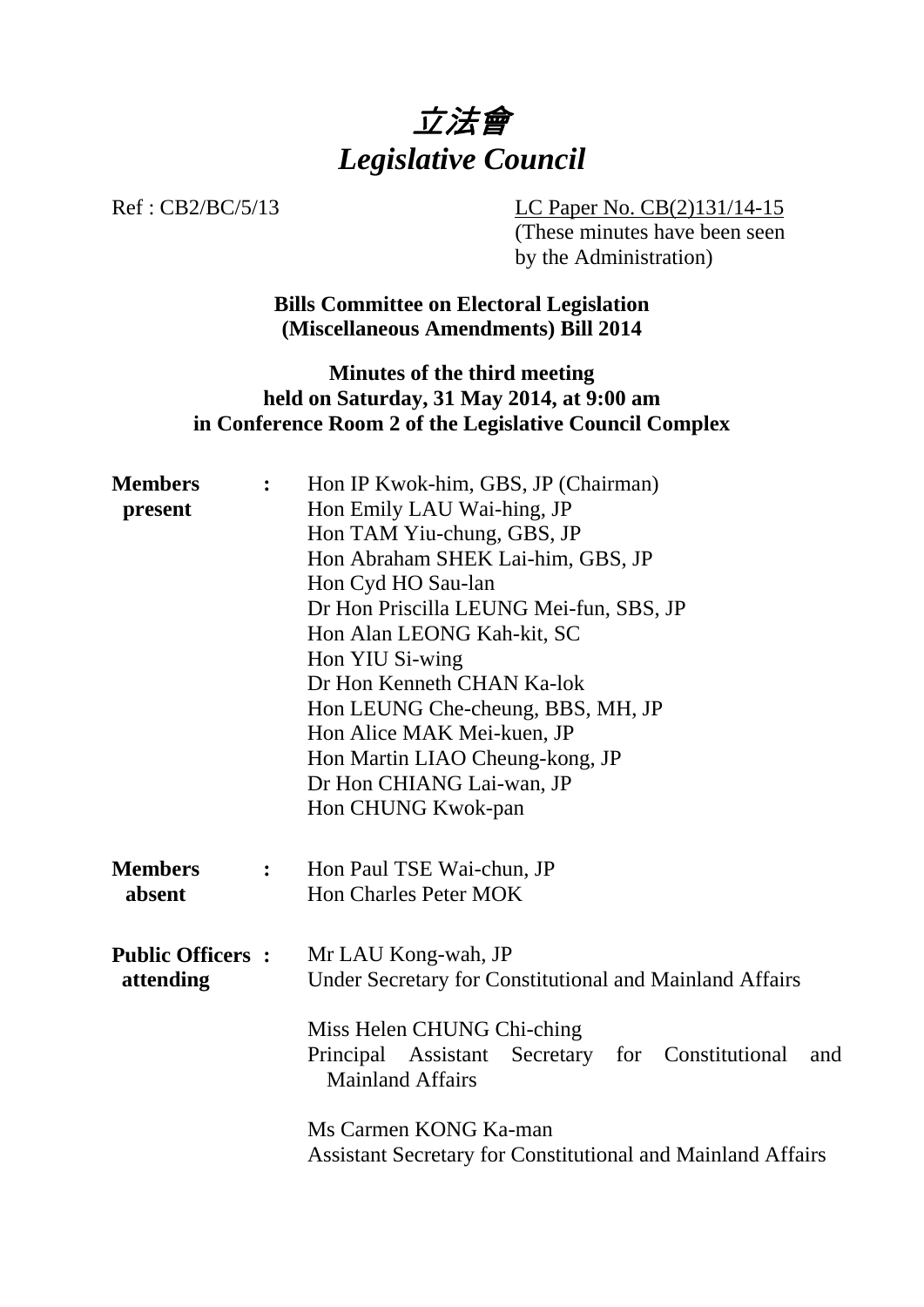|                       | Mr Henry KEUNG Pit-kai<br><b>Assistant Secretary for Constitutional and Mainland Affairs</b>                   |
|-----------------------|----------------------------------------------------------------------------------------------------------------|
|                       | Mr LI Pak-hong<br><b>Chief Electoral Officer</b><br><b>Registration and Electoral Office</b>                   |
|                       | Mr SHUM Nam-lung<br>Deputy Chief Electoral Officer (Operations)<br><b>Registration and Electoral Office</b>    |
|                       | Mr Gilbert MO Sik-keung<br>Deputy Law Draftsman (Bilingual Drafting & Administration)<br>Department of Justice |
|                       | Mr Henry CHAN Ngai-him<br><b>Acting Senior Government Counsel</b><br>Department of Justice                     |
| <b>Attendance by:</b> | <b>Dynamic Island</b>                                                                                          |
| invitation            | Mr Felix WU Pat-lun<br>Spokesperson                                                                            |
|                       | <b>Mr Peter SHIU</b><br><b>Member of Eastern District Council</b>                                              |
|                       | <b>Liberal Party Youth Committee</b>                                                                           |
|                       | Mr Dominic LEE<br>Chairperson                                                                                  |
|                       | <u>選舉條例關注組</u>                                                                                                 |
|                       | Mr Horris YEUNG<br>Member                                                                                      |
|                       | Mr KWOK Chung-man                                                                                              |
|                       | Democratic Alliance for the Betterment and Progress of<br><u>Hong Kong</u>                                     |
|                       | Mr Frankie NGAN<br>Deputy Spokesperson                                                                         |

 $- 2 - -$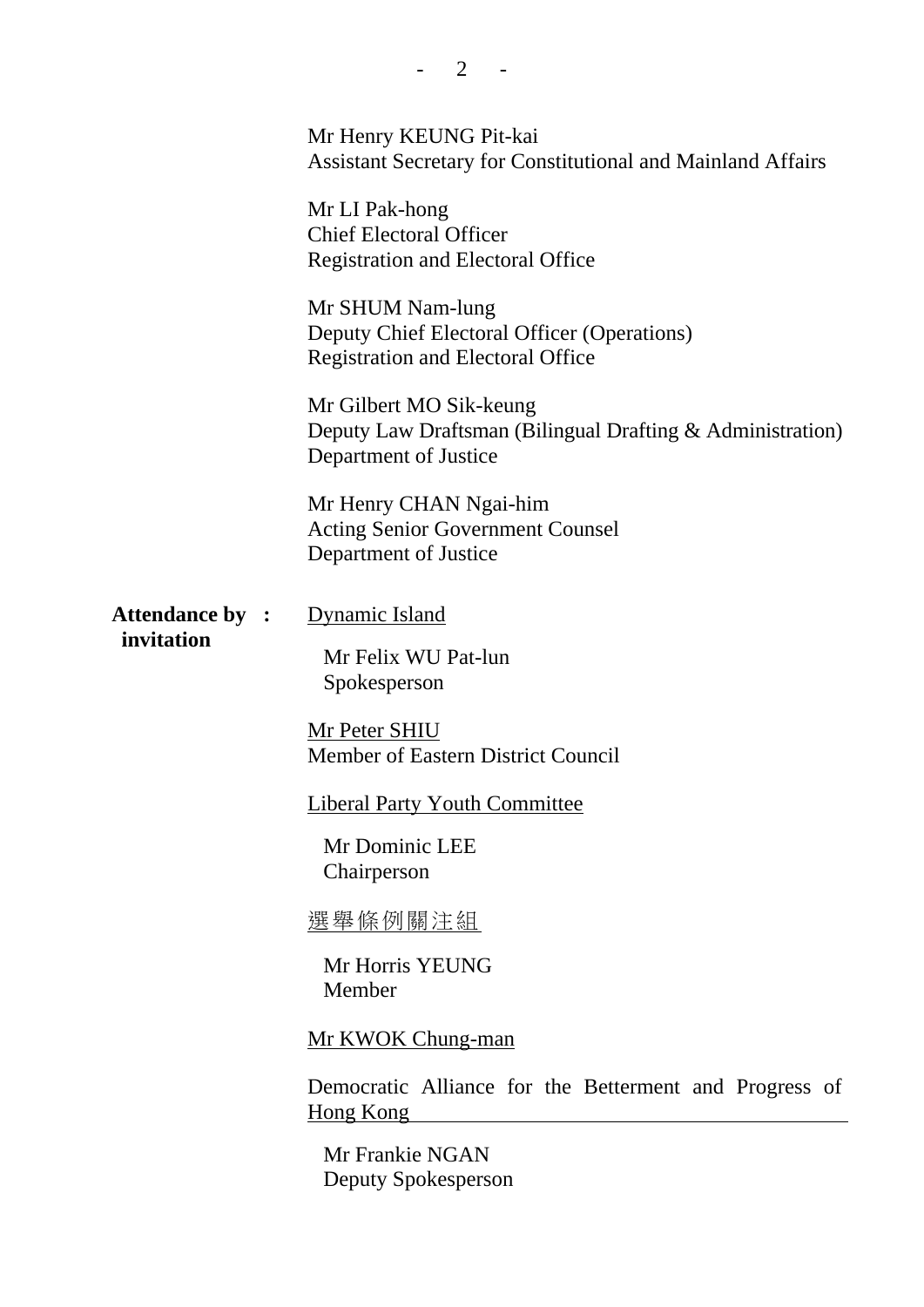| <b>Clerk</b> in<br><i>attendance</i> | Ms Joanne MAK<br>Chief Council Secretary (2) 3  |
|--------------------------------------|-------------------------------------------------|
| <b>Staff</b> in<br>attendance        | Mr Kelvin LEE<br>Assistant Legal Adviser 1      |
|                                      | Miss Cindy HO<br>Senior Council Secretary (2) 3 |
|                                      | Mrs Fonny TSANG<br>Legislative Assistant (2) 3  |

Action

**I. Meeting with deputations and the Administration**  [LC Paper Nos. CB(3)547/13-14 and LS48/13-14 and CMAB C1/30/5/4]

 The Bills Committee deliberated (index of proceedings attached at **Annex**).

2. The Bills Committee received views from representatives of six deputations/individuals on the Bill.

3. At the request of the Chairman, the Administration would provide a paper setting out its response to concerns raised in the submissions received by the Bills Committee.

*(Post-meeting note: The Administration's written response was set out in the Annex to LC Paper No. CB(2)1769/13-14(01).)* 

### Administration's responses to issues raised at the last meeting on 26 May 2014

4. Principal Assistant Secretary for Constitutional and Mainland Affairs took members through the Administration's paper on its responses to the issues raised at the last meeting on 26 May 2014 [LC Paper No. CB(2)1658/13-14(01)].

### Clause-by-clause examination

5. The Bills Committee commenced clause-by-clause examination of the Bill. The legal adviser to the Bills Committee was requested to examine the English text of the Bill from the drafting point of view.

- 3 -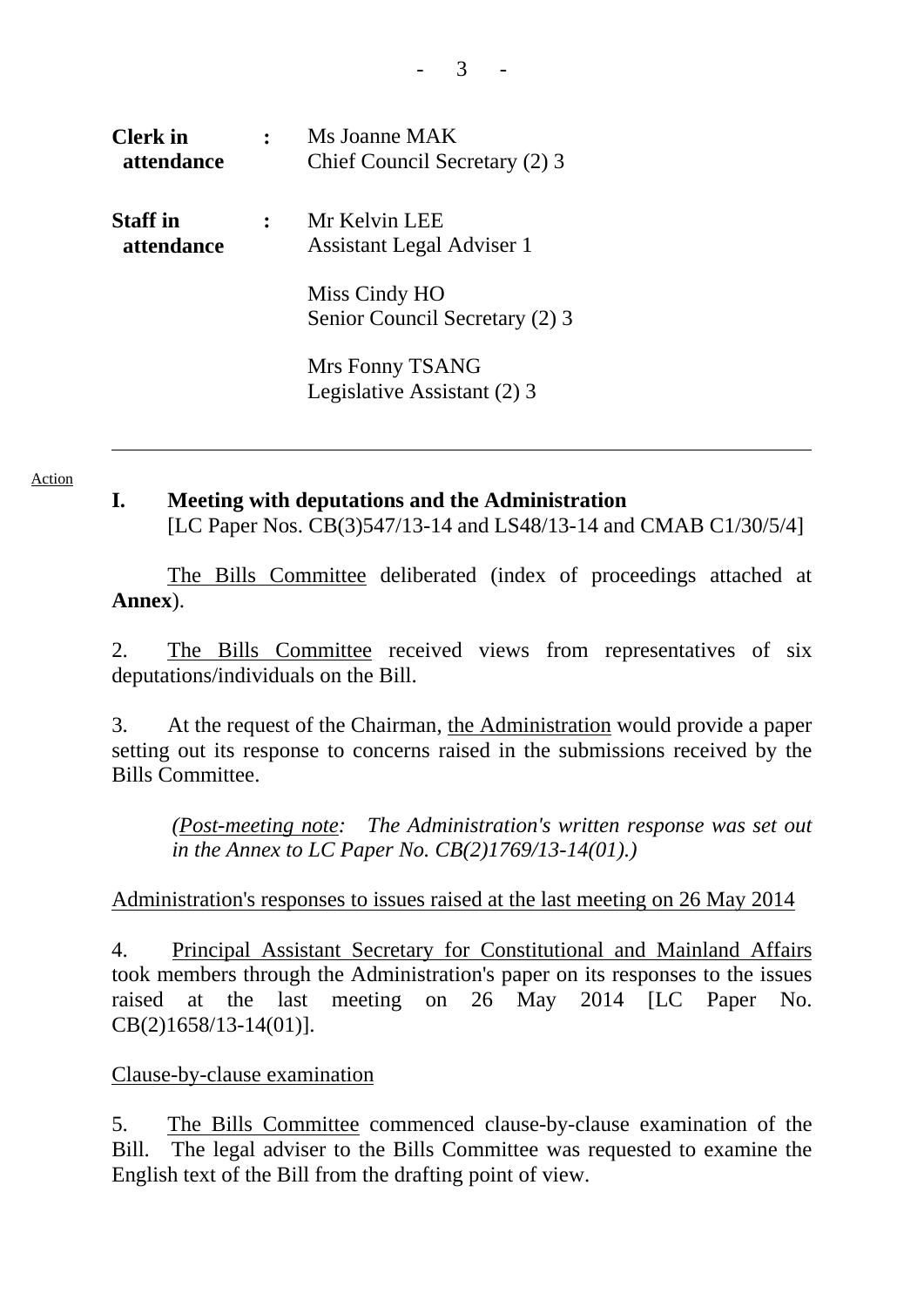## Follow-up actions required of the Administration

- **Admin**  6. The Bills Committee requested the Administration to -
	- (a) take into account various members' views on the Administration's proposal of removal of the requirement for prior notice of appointment of polling and counting agents and propose whether to maintain the status quo or to proceed with the current proposal; and
	- (b) amend the proposed new section 2A(4) of the Electoral Affairs Commission (Electoral Procedure) (Legislative Council) Regulation (Cap. 541D) and other similar provisions in Part 2 of the Bill to make clear the exact specific provisions, such as the existing provisions for postponing or adjourning an election, poll or a count, that the proposed general inclement weather provisions would be subject to.

*(Post-meeting note: The Administration's papers (LC Paper Nos. CB(2)1769/13-14(01) and (03)) on its responses to the above issues were issued on 11 June 2014.)* 

7. Members noted that the next meeting would be held on 3 June 2014 at 10:45 am.

# **II. Any other business**

8. There being no other business, the meeting ended at 12:05 pm.

Council Business Division 2 Legislative Council Secretariat 21 October 2014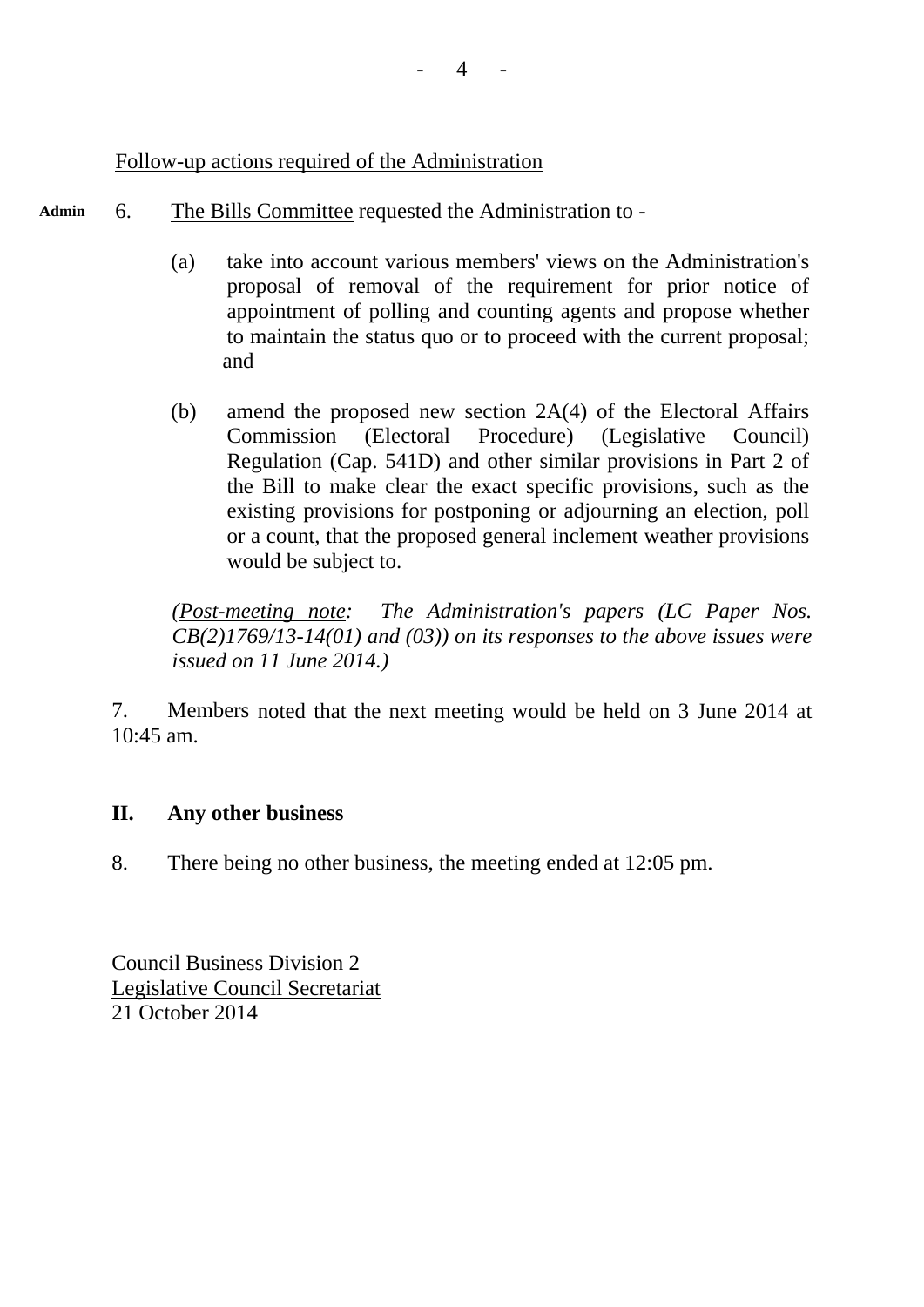# **Proceedings of the third meeting of the Bills Committee on Electoral Legislation (Miscellaneous Amendments) Bill 2014 on Saturday, 31 May 2014, at 9:00 am in Conference Room 2 of the Legislative Council Complex**

| <b>Time Marker</b> | Speaker(s)                                                                                                        | Subject(s)                                                                                                                                                                                                                                                                                                                                            | <b>Action</b> |
|--------------------|-------------------------------------------------------------------------------------------------------------------|-------------------------------------------------------------------------------------------------------------------------------------------------------------------------------------------------------------------------------------------------------------------------------------------------------------------------------------------------------|---------------|
|                    |                                                                                                                   |                                                                                                                                                                                                                                                                                                                                                       | required      |
| $000128 - 000455$  | Chairman                                                                                                          | Opening remarks                                                                                                                                                                                                                                                                                                                                       |               |
| 000456 - 000822    | Chairman<br>Dynamic Island                                                                                        | Presentation of views as detailed in the submission<br>[LC Paper No. CB(2)1687/13-14(01)]                                                                                                                                                                                                                                                             |               |
| 000823 - 001126    | Chairman<br>Mr Peter SHIU                                                                                         | While expressing support for the proposed<br>amendments to improve the electoral legislation,<br>concern was raised as to whether people who<br>assisted eligible electors in filling out voter<br>registration ("VR") application forms would be<br>held liable for any inaccuracy of information<br>provided therein under Cap. 541A and Cap. 541B. |               |
| 001127 - 001432    | Chairman<br>Liberal<br>Youth<br>Party<br>Committee                                                                | It was suggested that other VR and electoral<br>arrangements should be explored with reference to<br>relevant measures adopted overseas so as to boost<br>the voter turnout rate, e.g. allowing VR on the<br>polling day, making voting compulsory, and<br>minimizing the time gap between the deadline for<br>VR and the polling day, etc.           |               |
| 001433 - 001735    | Chairman<br>選舉條例關注組                                                                                               | While expressing support for the proposed<br>amendments to relevant electoral legislation, it<br>was suggested that the Administration should<br>explore the feasibility of implementing an<br>automatic VR system and compulsory voting<br>system.                                                                                                   |               |
| 001736 - 002042    | Chairman<br>Mr KWOK Chung-man                                                                                     | Expression of views regarding the existing manner<br>of listing electors who had requested voluntary<br>de-registration in the omissions list ("OL").                                                                                                                                                                                                 |               |
| 002043 - 002327    | Chairman<br>Democratic Alliance for<br><b>Betterment</b><br>the<br>and<br>Progress of Hong Kong<br>Administration | Presentation of major views -<br>(a) some people had lost their voting rights<br>inadvertently as the electors were unable to<br>receive enquiry/statutory inquiry letter from<br>the Registration and Electoral Office ("REO")<br>because of erroneous input of address; and                                                                         |               |

#### **Annex**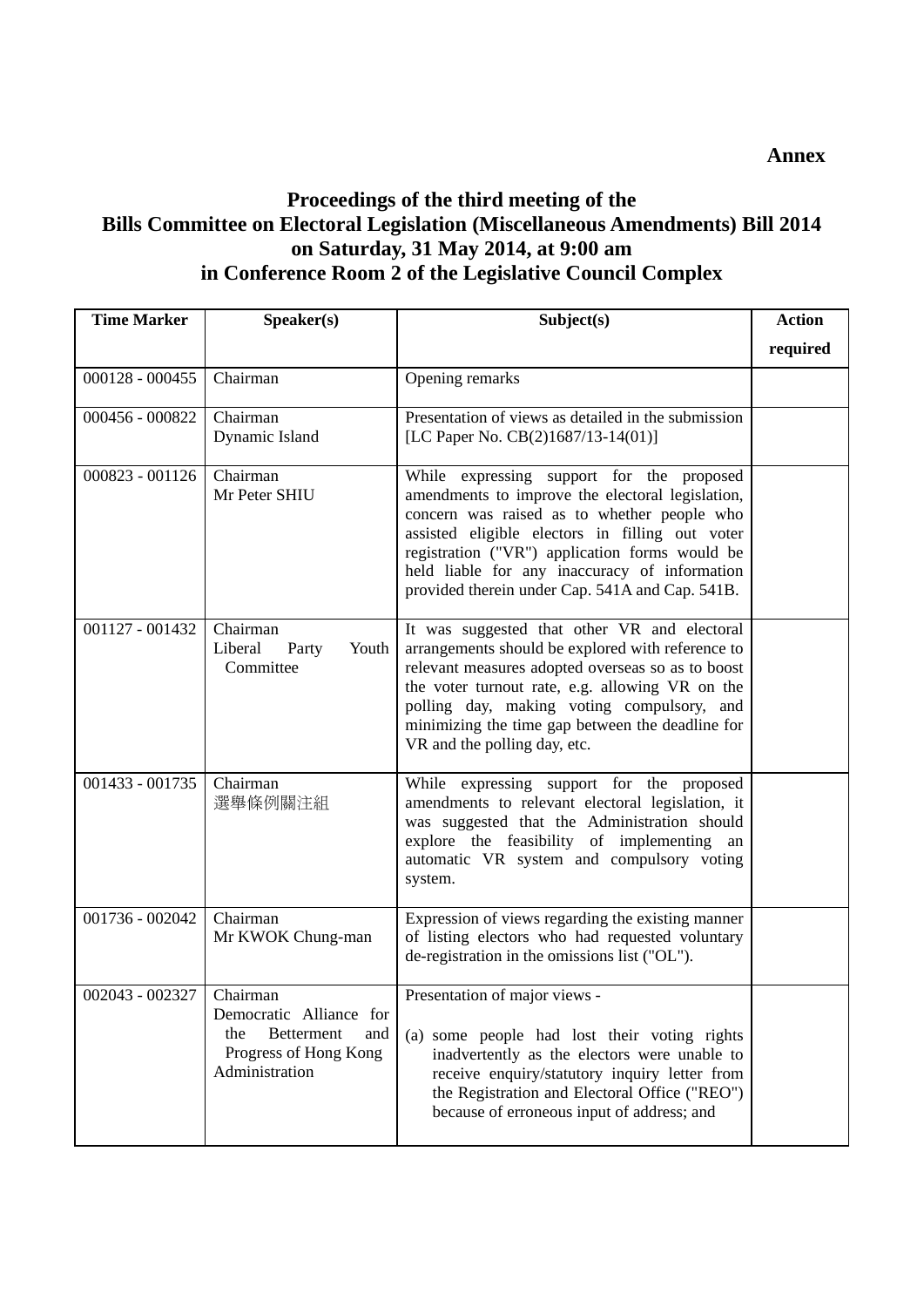$- 2 -$ 

| <b>Time Marker</b> | Speaker(s)                                                  | Subject(s)                                                                                                                                                                                                                                                                                                                                                                                                                                                                                                                                                                                                                                | <b>Action</b> |
|--------------------|-------------------------------------------------------------|-------------------------------------------------------------------------------------------------------------------------------------------------------------------------------------------------------------------------------------------------------------------------------------------------------------------------------------------------------------------------------------------------------------------------------------------------------------------------------------------------------------------------------------------------------------------------------------------------------------------------------------------|---------------|
|                    |                                                             |                                                                                                                                                                                                                                                                                                                                                                                                                                                                                                                                                                                                                                           | required      |
|                    |                                                             | (b) the Administration should expedite handling<br>of complaints against vote-rigging in the<br>run-up to elections in order to maintain public<br>confidence in the integrity of the electoral<br>system.                                                                                                                                                                                                                                                                                                                                                                                                                                |               |
| 002328 - 005001    | Chairman<br>Administration<br><b>Members</b><br>Deputations | Discussion with deputations on the Bill and<br>related issues.<br>The Administration's initial response to the views<br>of the deputations -<br>(a) the Administration would change the Chinese<br>title of OL from "遭剔除者名單" to"取消登<br>記名單" to better reflect the nature of OL.<br>On balance of relevant considerations, it was<br>considered that the existing arrangement of<br>making available OL for public inspection<br>without stating the specific reasons<br>for<br>omission was sufficient for serving the<br>intended purpose;<br>(b) regarding the concerns of members and<br>deputations that a person who reached the age |               |
|                    |                                                             | of 18 after the publication of the final register<br>("FR") up to the polling day could only be<br>registered in the next VR cycle, the<br>Administration would take into account<br>members' views when next reviewing the VR<br>system; and<br>(c) REO would take into account the views of<br>members and deputations when reviewing the<br>practical electoral arrangements and would<br>consult the relevant Panel on any proposed<br>amendments.                                                                                                                                                                                    |               |
| 005002 - 005225    | Chairman<br>Dr CHIANG Lai-wan<br>Administration             | Dr CHIANG Lai-wan suggested computerization<br>of the relevant electoral and polling/counting<br>arrangements to streamline/expedite the relevant<br>processes. The Administration explained the<br>practical constraints envisaged and advised that<br>the relevant arrangements were kept under<br>constant review for enhancement.                                                                                                                                                                                                                                                                                                     |               |
| 005226 - 010306    | Chairman<br>Mr CHUNG Kwok-pan<br>Administration             | <b>CHUNG</b><br>called<br>Mr<br>Kwok-pan<br>the<br>on<br>Administration to explore the feasibility of<br>implementing an automatic VR system and                                                                                                                                                                                                                                                                                                                                                                                                                                                                                          |               |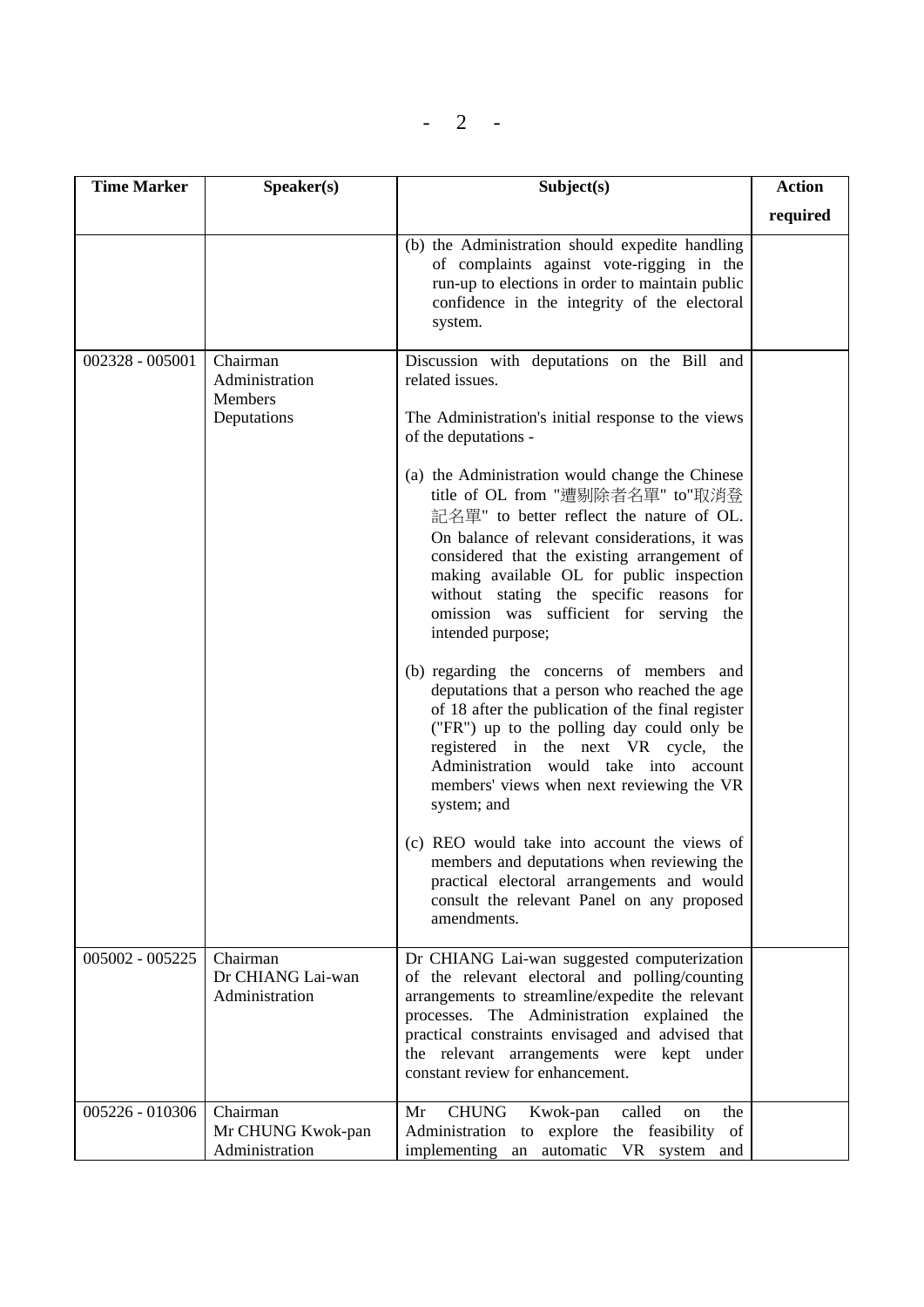| <b>Time Marker</b> | Speaker(s)                                                                       | Subject(s)                                                                                                                                                                                                                                                                                                                                                                                                                                                                                                                                                                                                                                                           | <b>Action</b>                               |
|--------------------|----------------------------------------------------------------------------------|----------------------------------------------------------------------------------------------------------------------------------------------------------------------------------------------------------------------------------------------------------------------------------------------------------------------------------------------------------------------------------------------------------------------------------------------------------------------------------------------------------------------------------------------------------------------------------------------------------------------------------------------------------------------|---------------------------------------------|
|                    |                                                                                  |                                                                                                                                                                                                                                                                                                                                                                                                                                                                                                                                                                                                                                                                      | required                                    |
|                    | Dr Priscilla LEUNG<br>Mr KWOK Chung-man<br>Mr Martin LIAO                        | compulsory voting system for the Chief Executive<br>("CE") election in 2017.                                                                                                                                                                                                                                                                                                                                                                                                                                                                                                                                                                                         |                                             |
|                    |                                                                                  | Dr Priscilla LEUNG considered that every effort<br>should be made to tackle the accessibility problem<br>of polling stations faced by elderly electors, and to<br>clarify the voting eligibility of Hong Kong<br>permanent residents who resided outside Hong<br>Kong but still commuted to Hong Kong for work<br>or studies. Dr LEUNG suggested that REO<br>should be authorized to handle cases of minor<br>breaches of the Elections (Corrupt and Illegal<br>Conduct) Ordinance (Cap. 554) such as minor<br>omissions and irregularities. The Administration<br>agreed that relevant issues could be followed up at<br>the relevant Panel at a suitable juncture. |                                             |
|                    |                                                                                  | Mr Martin LIAO considered that implementing<br>compulsory voting would prompt the need for<br>introduction of sanctions and exemptions on<br>specific grounds and therefore had to be<br>considered carefully.                                                                                                                                                                                                                                                                                                                                                                                                                                                       |                                             |
| 010307 - 011351    | Chairman<br>Mr YIU Si-wing<br>Administration<br>Miss Alice MAK<br>Dynamic Island | In response to Mr YIU Si-wing's enquiry, the<br>Administration advised that in order to be eligible<br>for VR, a person had to be ordinarily residing in<br>Hong Kong.<br>person's<br>The<br>continuing<br>connections with Hong Kong would be taken into<br>account based on the merits of each case.                                                                                                                                                                                                                                                                                                                                                               |                                             |
| 011352 - 012344    | Chairman<br>Administration<br>Dr Kenneth CHAN                                    | The Administration's briefing on its response to<br>the issues raised by members at the last meeting<br>on 26 May 2014 [LC Paper No. CB(2)<br>$1658/13 - 14(01)$ ].                                                                                                                                                                                                                                                                                                                                                                                                                                                                                                  |                                             |
|                    |                                                                                  | Chairman<br>considered<br>The<br>that<br>the<br>Administration's proposal of removal of the<br>requirement for prior notice of appointment of<br>polling and counting agents had merit of allowing<br>greater flexibility to candidates in appointing<br>agents on the polling day. The Administration<br>agreed to give thought to the Chairman's views<br>and revert at the next meeting.                                                                                                                                                                                                                                                                          | <b>Admin</b><br>(paragraph 6<br>of minutes) |
| 012345 - 015416    | Chairman<br>Administration<br>Dr CHIANG Lai-wan<br>Mr LEUNG Che-cheung           | Mr LEUNG<br>Che-cheung<br>asked<br>about<br>the<br>of<br>considerations<br>the<br>Electoral<br><b>Affairs</b><br>Commission ("EAC") in deciding to declare the<br>postponement/adjournment of an election under                                                                                                                                                                                                                                                                                                                                                                                                                                                      |                                             |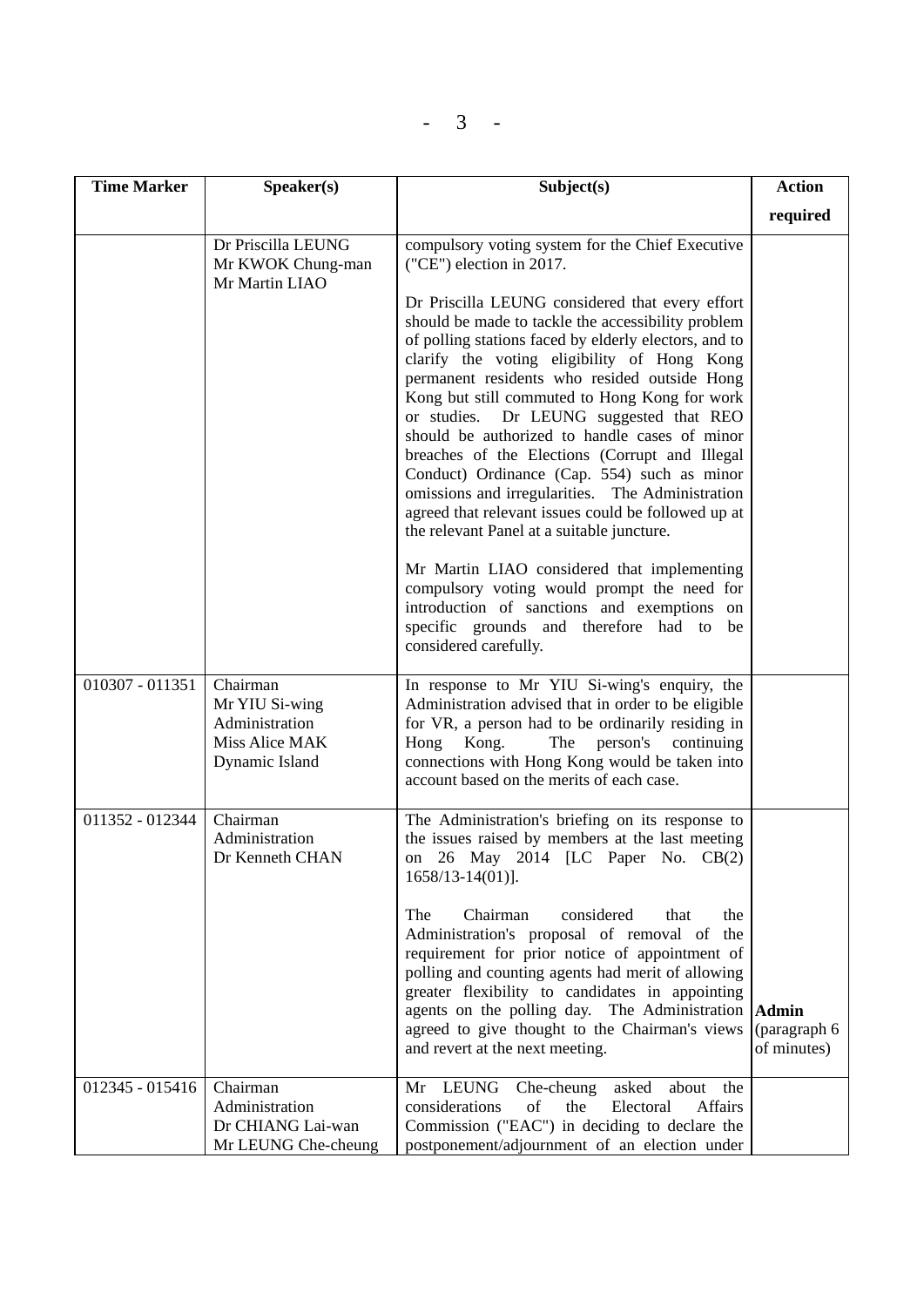| $\Delta$ |  |  |
|----------|--|--|
|----------|--|--|

| <b>Time Marker</b> | Speaker(s)                              | Subject(s)                                                                                                                                                                                                                                                                                                                                                                                                                                                                                                                                                                                                                                                                                                                                                    | <b>Action</b> |
|--------------------|-----------------------------------------|---------------------------------------------------------------------------------------------------------------------------------------------------------------------------------------------------------------------------------------------------------------------------------------------------------------------------------------------------------------------------------------------------------------------------------------------------------------------------------------------------------------------------------------------------------------------------------------------------------------------------------------------------------------------------------------------------------------------------------------------------------------|---------------|
|                    |                                         |                                                                                                                                                                                                                                                                                                                                                                                                                                                                                                                                                                                                                                                                                                                                                               | required      |
|                    | Mr YIU Si-wing                          | the electoral law. The Administration explained<br>the considerations and advised that the relevant<br>procedures were stipulated in the electoral law.<br>Mr YIU Si-wing suggested that to minimize<br>possible controversy and maintain the overall                                                                                                                                                                                                                                                                                                                                                                                                                                                                                                         |               |
|                    |                                         | fairness of the electoral system, the Administration<br>should lay down objective criteria on when it<br>would adopt extension of polling hours only<br>instead of postponement or adjournment of the<br>poll after a black rainstorm warning was issued.<br>The Administration noted members' views and<br>would consider drawing up suitable contingency<br>measures.                                                                                                                                                                                                                                                                                                                                                                                       |               |
|                    |                                         | In response to Mr YIU's further enquiry, the<br>Administration advised that under the electoral<br>legislation, in the case of an adjourned poll, the<br>polling hours to be appointed for the resumed poll<br>must be such that the aggregate polling hours,<br>when combined with the polling hours spent in the<br>adjourned poll, was not less than the total polling<br>time originally designated for the poll.                                                                                                                                                                                                                                                                                                                                         |               |
| 015417 - 020452    | Chairman<br>Ms Cyd HO<br>Administration | While noting the importance of allowing<br>flexibility in deciding the exact time to resume the<br>adjourned poll, the Chairman and Ms Cyd HO<br>both expressed the view that an adjourned poll<br>should ideally be resumed at the same hour when<br>the poll was adjourned on the original polling day.<br>In the scenario that a poll was adjourned at 4 pm<br>on the original polling day, the poll on the<br>rescheduled polling day should be resumed at<br>4 pm. They pointed out that some people had to<br>work long hours on Sundays and would not be<br>able to vote, if an adjourned poll was resumed<br>only in the morning and closed before afternoon.<br>The Administration was requested to relay<br>members' view to EAC for consideration. |               |
| 020453 - 020902    | Chairman<br>Administration              | Inclusion of other minor or technical amendments<br>The Administration's explanation on the proposed<br>minor or technical amendments as set out in<br>Annex C to the Legislative Council ("LegCo")<br>Brief.                                                                                                                                                                                                                                                                                                                                                                                                                                                                                                                                                 |               |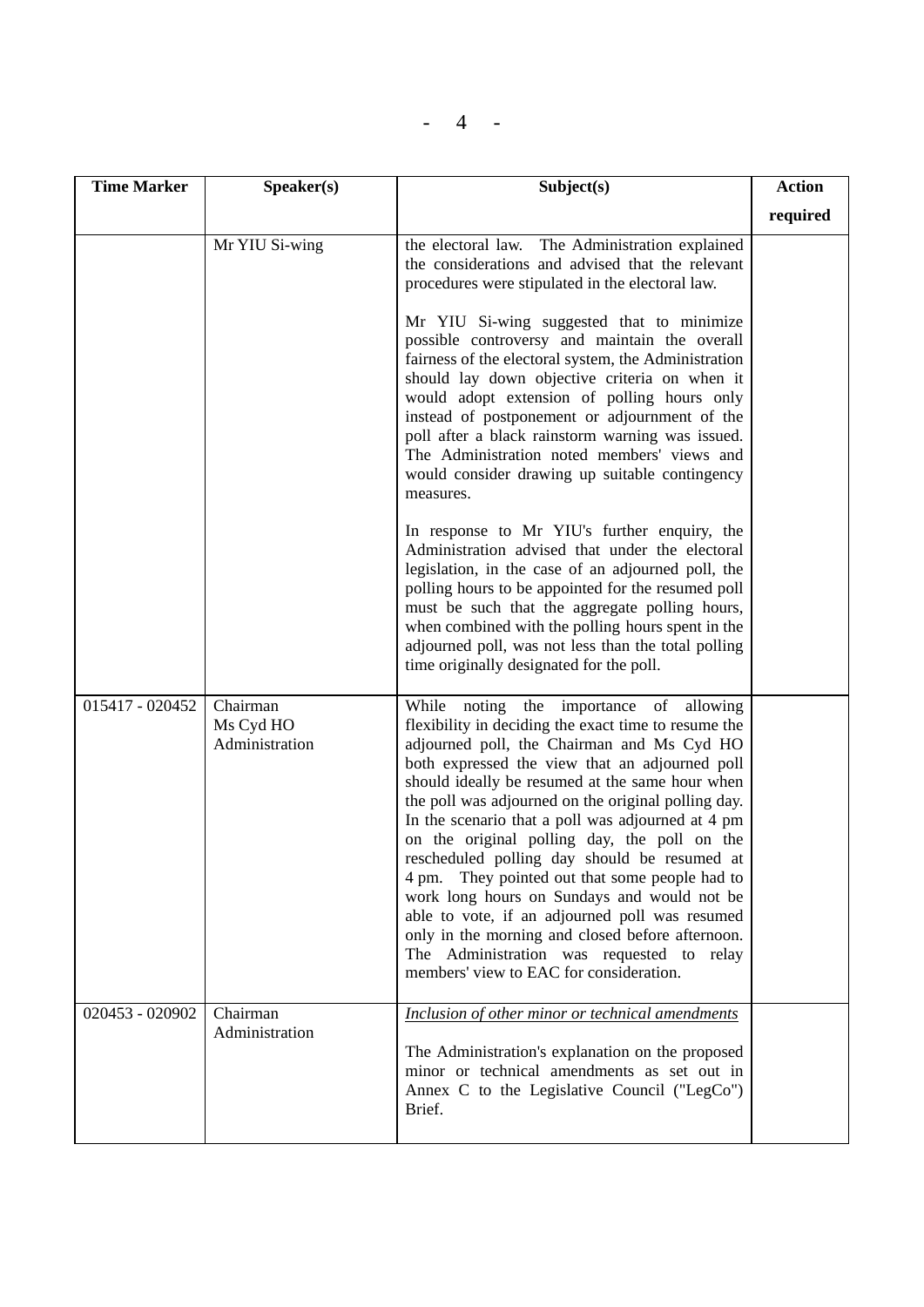|--|--|--|--|--|

| <b>Time Marker</b> | Speaker(s)                                                                                | Subject(s)                                                                                                                                                                                                                                                                                                                                                                                                                                                                                                                                                                                                           | <b>Action</b> |
|--------------------|-------------------------------------------------------------------------------------------|----------------------------------------------------------------------------------------------------------------------------------------------------------------------------------------------------------------------------------------------------------------------------------------------------------------------------------------------------------------------------------------------------------------------------------------------------------------------------------------------------------------------------------------------------------------------------------------------------------------------|---------------|
|                    |                                                                                           |                                                                                                                                                                                                                                                                                                                                                                                                                                                                                                                                                                                                                      | required      |
| 020903 - 021941    | Chairman<br>Administration<br>Mr YIU Si-wing<br><b>Assistant Legal Adviser</b><br>("ALA") | The Administration drew members' attention to<br>typographical errors in Annex D to the LegCo<br>Brief (Chinese version), i.e. the proposed statutory<br>deadline for the public to make an objection to or<br>make a claim on the registration in the provisional<br>register, or to apply for updating the registration<br>particulars in FR should be revised to read<br>"25 June" and "25 Aug" in a non-District Council<br>("DC") election year and DC election year<br>respectively. Also, "section 42" in line 3 of<br>paragraph 19 the LegCo Brief (both English and<br>Chinese versions) should be deleted. |               |
|                    |                                                                                           | Mr YIU Si-wing's concern on whether volunteers<br>who assisted eligible electors in filling out VR<br>application forms would be held liable for any<br>inaccuracy of information provided therein under<br>Cap. 541A and Cap. 541B. The Administration<br>advised that most of the time inaccuracies were<br>not results of fraudulence and REO would provide<br>assistance to the elector concerned to update his<br>particulars as far as possible. The mens rea of<br>"knowingly or recklessly" would have to be<br>proven when a criminal charge was instituted.                                                |               |
|                    |                                                                                           | In response to Mr YIU's further enquiry, ALA<br>explained that making false or incorrect statement<br>knowingly or recklessly, or making material<br>omissions knowingly in relation to the VR of<br>another person, was already an offence under the<br>The Administration's proposed<br>current statute.<br>amendment sought to make these offences<br>indictable.                                                                                                                                                                                                                                                 |               |
| 021942 - 022951    | Chairman<br>Ms Cyd HO<br>Administration                                                   | Clause by clause examination of the Bill<br>[LC Paper No. $CB(2)1508/13-14(01)$ ]<br>Part 1 of the Bill                                                                                                                                                                                                                                                                                                                                                                                                                                                                                                              |               |
| 022952 - 023955    | Chairman<br><b>ALA</b><br>Dr CHIANG Lai-wan<br>Ms Cyd HO<br>Administration                | Part 2 of the Bill<br>Amendments relating to effect of inclement<br>weather on date and period<br>Clause 3<br>The Bills Committee noted the ALA's letter to the<br>Administration regarding the drafting aspect of the<br>Chinese rendition of Clause 3 (proposed new<br>section 2A to Cap. 541A) and other issues as<br>detailed in LC Paper No.CB(2)1658/13-14(02).                                                                                                                                                                                                                                                |               |